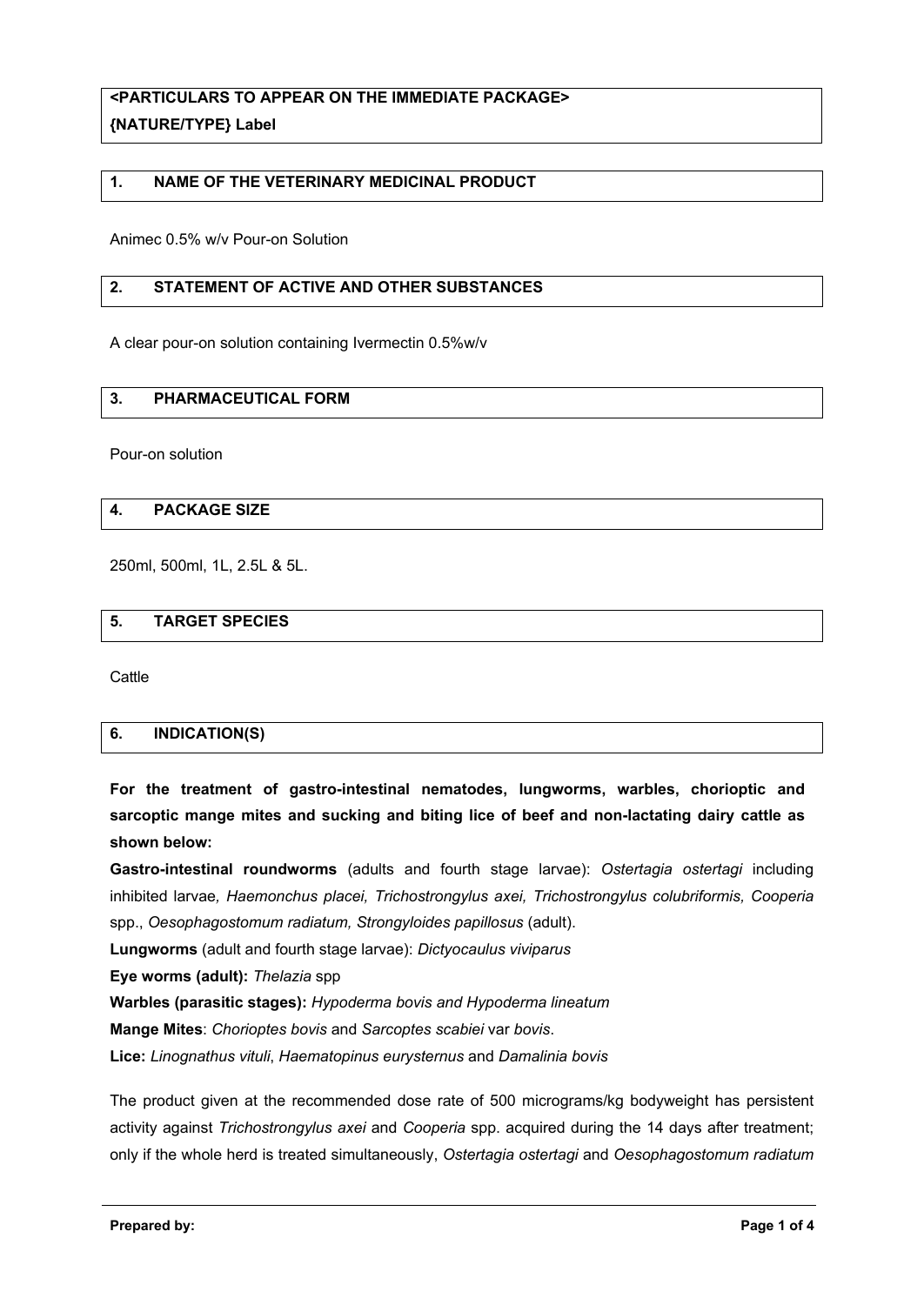acquired during the first 21 days after treatment; *Dictyocaulus viviparus* acquired during the first 28 days after treatment. It also has a persistent activity against horn flies (*Haematobia irritans*) for 28 days after treatment; partial efficacy may last for up to 35 days post application. Occasionally variable activity may be observed against *Haemonchus placei (L4), Cooperia* spp, *Trichostrongylus axei* and *Trichostrongylus colubriformis.*

# **7. METHOD AND ROUTE(S) OF ADMINISTRATION**

The formulation should be applied topically along the mid-line of the back in a narrow strip between the withers and tailhead.

**Dosage:** 1 ml per 10 kg bodyweight (based on the recommended dose of 500 micrograms/kg bodyweight).

To ensure administration of a correct dose, body weight should be determined as accurately as possible.

If animals are to be treated collectively rather than individually they should be grouped according to their bodyweight and dosed accordingly, in order to avoid under- or over- dosing.

## **Read the carton before use.**

# **8. WITHDRAWAL PERIOD**

Animals intended for human consumption should not be slaughtered until 28 days after last treatment. Not permitted for use in lactating cattle producing milk for human consumption. Do not use in non-lactating dairy cows including pregnant dairy heifers within 60 days prior to calving.

## **9. SPECIAL WARNING(S), IF NECESSARY**

Care should be taken to avoid the following practices because they increase the risk of development of resistance and could ultimately result in ineffective therapy:

- Too frequent and repeated use of anthelmintics from the same class, over an extended period of time.
- Underdosing, which may be due to underestimation of body weight, misadministration of the product, or lack of calibration of the dosing device.

Suspected clinical cases of resistance to anthelmintics should be further investigated using appropriate tests (e.g. Faecal Egg Count Reduction Test). Where the results of the test(s) strongly suggest resistance to a particular anthelmintic, an anthelmintic belonging to another pharmacological class and having a different mode of action should be used.

Resistance to ivermectin has been reported in Ostertagia ostertagi in cattle. Therefore, the use of this product should be based on local (region, farm) epidemiological information about susceptibility of this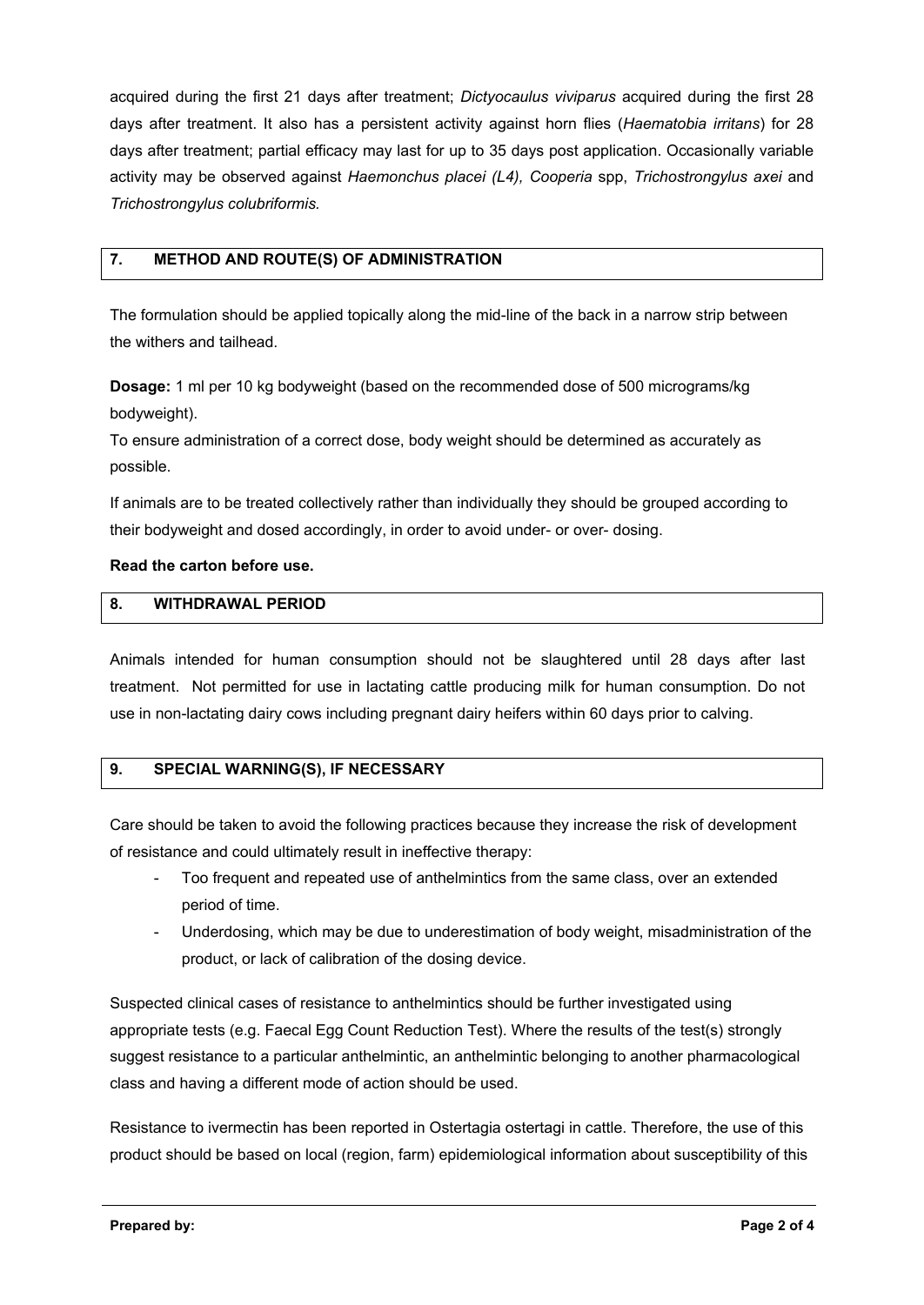helminth species and recommendations on how to limit further selection for resistance to anthelmintics.

To avoid secondary reactions due to death of *Hypoderma* larvae in the oesophagus or in the spine, it is recommended to administer the product at the end of the period of warble fly activity and before the larvae reach their resting site.

Do not treat cattle when hair or hide is wet. Do not treat cattle if rain is expected, as rain within two hours of treatment may reduce efficacy. However, the efficacy of the product against established infections of *O. ostertagi* or *D. viviparus* is not adversely affected if the hide is wet or if rain falls shortly after treatment. Do not apply to areas of skin that may have mange scabs or other lesions or to areas contaminated with mud or manure. The influence of extreme climatic conditions on persistent activity of the product is unknown. As Ivermectin is extremely dangerous to fish and aquatic life, treated animals should not have direct access to surface water and ditches during treatment.

The product may be irritating to human skin and eyes and the user should be careful not to apply it to himself or other persons. Operators should wear rubber gloves and boots with a waterproof coat when applying the product. Protective clothing should be washed after use. As absorption through skin can occur, in the event of accidental skin contact the affected area should be washed immediately with soap and water. If accidental eye exposure occurs, flush the eyes immediately with water and seek medical attention. Use only in well-ventilated areas or outdoors. Do not eat, drink or smoke whilst handling the product. Wash hands after use.

## **Contra-indications:**

Do not use in cases of known hypersensitivity to the active ingredient. The product has been formulated for topical application specifically for cattle. It should not be administered to other species as severe adverse reactions, including fatalities in dogs, may occur.

# **10. EXPIRY DATE**

**EXP** 

# **11. SPECIAL STORAGE CONDITIONS**

Close container when not in use. Store upright in the original box when not in use.

**Precautions:** HIGHLY FLAMMABLE – keep away from heat, sparks, open flame or other sources of ignition. Protect from light.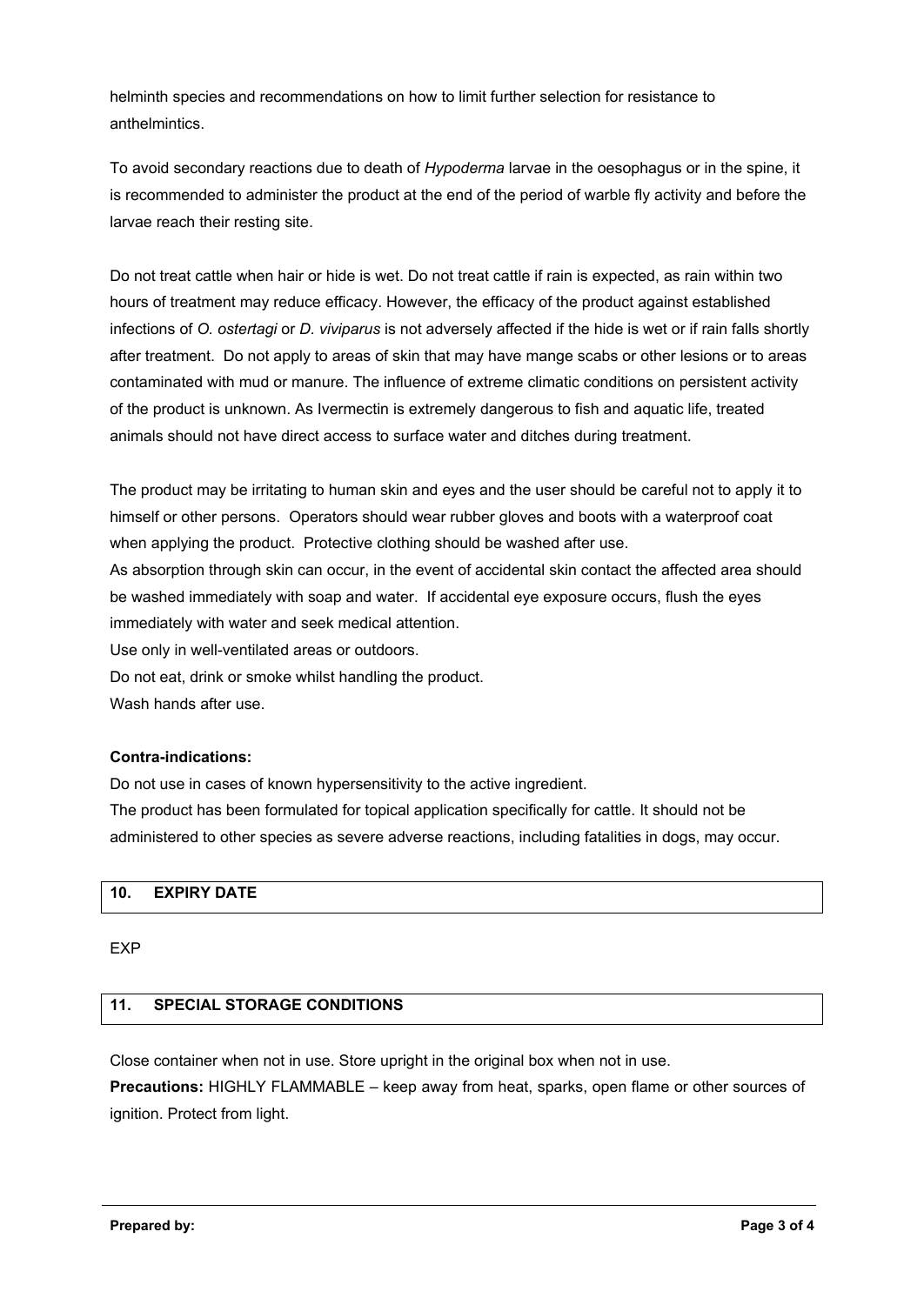# **12. SPECIAL PRECAUTIONS FOR THE DISPOSAL OF UNUSED PRODUCTS OR WASTE MATERIALS, IF ANY**

EXTREMELY DANGEROUS FOR FISH AND AQUATIC ORGANISMS. Do not contaminate ponds, waterways ditches with the product or empty container.

Dispose of any unused product and empty containers in accordance with guidance from your local waste regulation authority.

# **13. THE WORDS "FOR ANIMAL TREATMENT ONLY" AND CONDITIONS OR RESTRICTIONS REGARDING SUPPLY AND USE, if applicable**

For animal treatment only.

# **POM-VPS**

# **14. THE WORDS "KEEP OUT OF THE REACH AND SIGHT OF CHILDREN"**

Keep out of the reach and sight of children.

# **15. NAME AND ADDRESS OF THE MARKETING AUTHORISATION HOLDER**

Chanelle Animal Health Ltd., 7 Rodney Street, Liverpool, L1 9HZ, United Kingdom

#### **Manufactured by:**

Chanelle Pharmaceuticals Manufacturing Ltd., Loughrea, Co. Galway, Ireland

## **16. MARKETING AUTHORISATION NUMBER(S)**

Vm 11990/4038

# **17. MANUFACTURER'S BATCH NUMBER**

BN: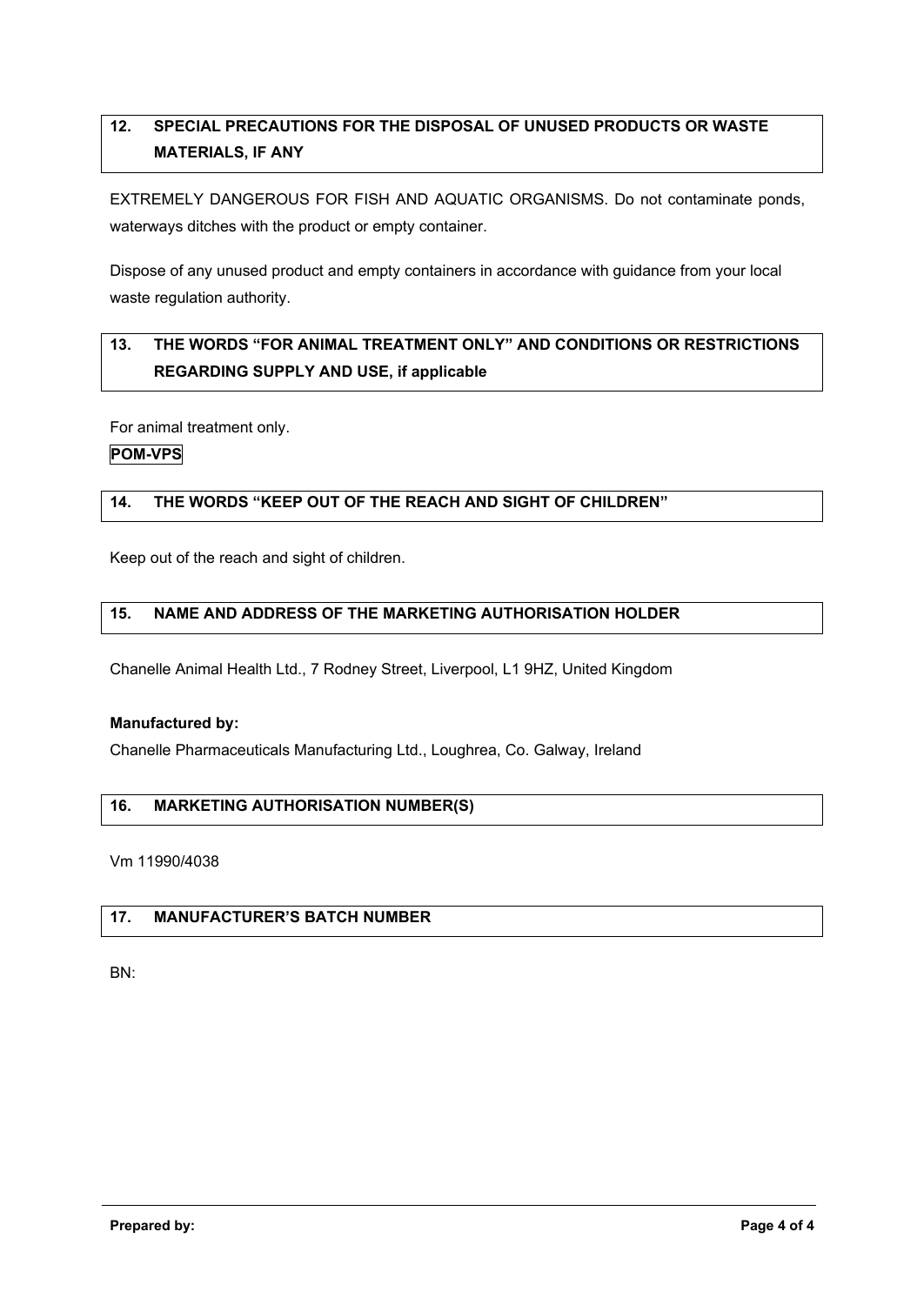# **<PARTICULARS TO APPEAR ON THE OUTER PACKAGE> <PARTICULARS TO APPEAR ON THE IMMEDIATE PACKAGE> {NATURE/TYPE} Carton**

# **1. NAME OF THE VETERINARY MEDICINAL PRODUCT**

Animec 0.5% w/v Pour-on Solution

## **2. STATEMENT OF ACTIVE AND OTHER SUBSTANCES**

A clear pour-on solution containing Ivermectin 0.5%w/v

### **3. PHARMACEUTICAL FORM**

#### **Pour on solution**

#### **4. PACKAGE SIZE**

**250ml, 500ml, 1L, 2.5L, 5L & 6L**

|--|

**Cattle**

#### **6. INDICATION(S)**

**For the treatment and control of gastro-intestinal nematodes, lungworms, warbles, chorioptic and sarcoptic mange mites and sucking and biting lice of beef and nonlactating dairy cattle as shown below:**

**Gastro-intestinal roundworms** (adults and fourth stage larvae): *Ostertagia ostertagi* including inhibited larvae*, Haemonchus placei, Trichostrongylus axei, Trichostrongylus colubriformis, Cooperia*  spp., *Oesophagostomum radiatum, Strongyloides papillosus* (adult).

**Lungworms** (adult and fourth stage larvae): *Dictyocaulus viviparus*

**Eye worms (adult):** *Thelazia* spp

**Warbles (parasitic stages):** *Hypoderma bovis and Hypoderma lineatum*

**Mange Mites**: *Chorioptes bovis and Sarcoptes scabiei* var *bovis*

**Lice:** *Linognathus vituli*, *Haematopinus eurysternus* and *Damalinia bovis*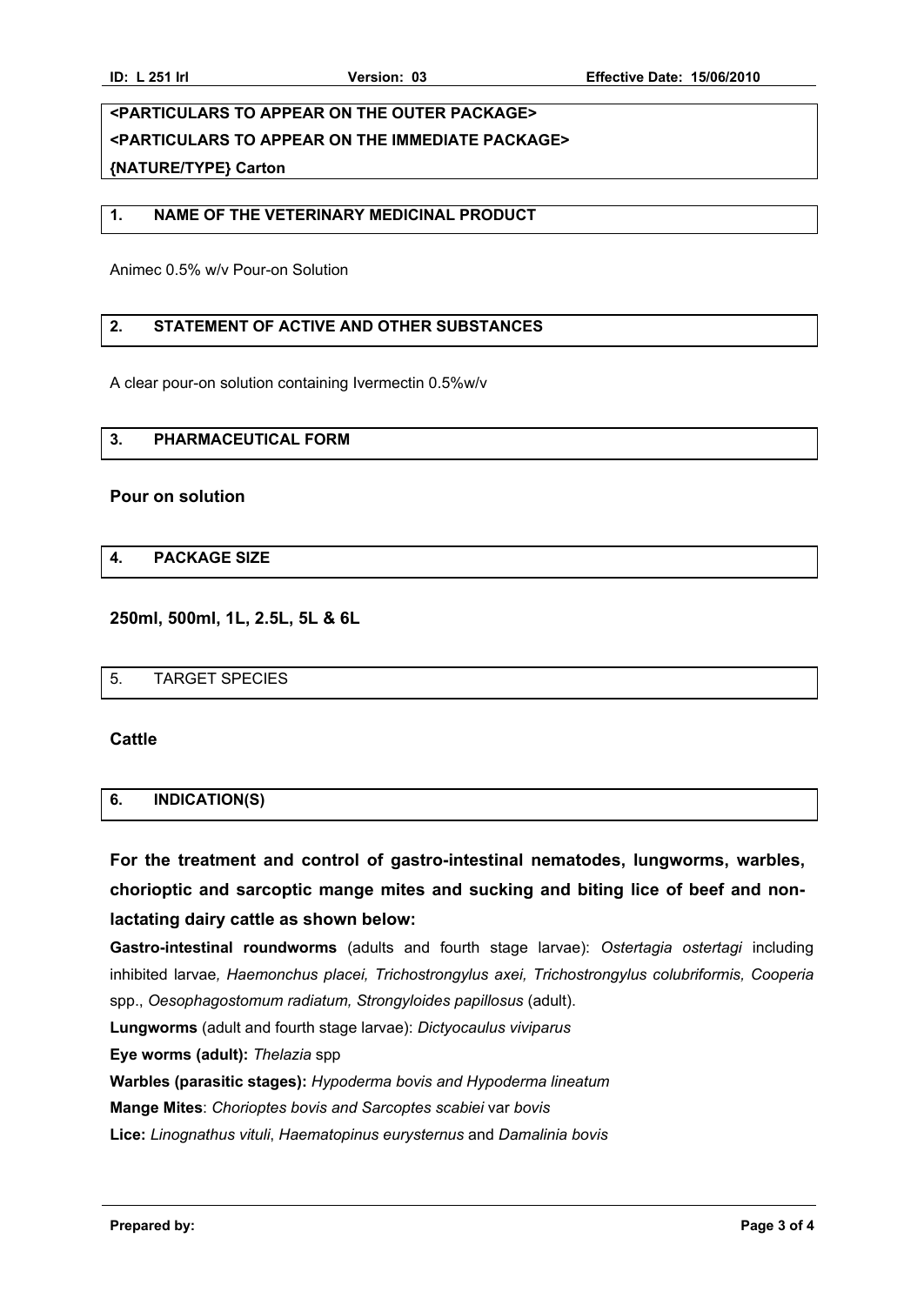The product given at the recommended dose rate of 500 micrograms/kg bodyweight has persistent activity against *Trichostrongylus axei* and *Cooperia* spp. acquired during the 14 days after treatment; only if the whole herd is treated simultaneously, *Ostertagia ostertagi* and *Oesophagostomum radiatum*  acquired during the first 21 days after treatment; *Dictyocaulus viviparus* acquired during the first 28 days after treatment. It also has a persistent activity against horn flies (*Haematobia irritans*) for 28 days after treatment, partial efficacy may last for up to 35 days post application. Occasionally variable activity may be observed against *Haemonchus placei (L4), Cooperia* spp, *Trichostrongylus axei* and *Trichostrongylus colubriformis.*

# **7. METHOD AND ROUTE(S) OF ADMINISTRATION**

The formulation should be applied topically along the mid-line of the back in a narrow strip between the withers and tailhead.

| <b>Bodyweight</b><br><u>(kg)</u> | <b>Dose</b><br><b>Volume</b><br>(m <sub>l</sub> ) | <b>Doses</b><br>per<br>250ml<br>Pack | <b>Doses</b><br>per<br><b>500ml</b><br>Pack | <b>Doses</b><br>per 1<br>Litre<br>Pack | <b>Doses</b><br>per<br>2.5<br><b>Litre</b><br>Pack | <b>Doses</b><br>per 5<br>Litre<br>Pack | <b>Doses</b><br>per 6<br>Litre<br><b>Pack</b> |
|----------------------------------|---------------------------------------------------|--------------------------------------|---------------------------------------------|----------------------------------------|----------------------------------------------------|----------------------------------------|-----------------------------------------------|
| Up to<br>100                     | 10                                                | 25                                   | 50                                          | 100                                    | 250                                                | 500                                    | 600                                           |
| $101 - 150$                      | 15                                                | 16                                   | 33                                          | 66                                     | 166                                                | 333                                    | 400                                           |
| $151 - 200$                      | 20                                                | 12                                   | 25                                          | 50                                     | 125                                                | 250                                    | 300                                           |
| $201 - 250$                      | 25                                                | 10                                   | 20                                          | 40                                     | 100                                                | 200                                    | 240                                           |
| $251 - 300$                      | 30                                                | 8                                    | 16                                          | 33                                     | 83                                                 | 166                                    | 200                                           |

Over 300 kg bodyweight, give 5ml per 50 kg bodyweight

**Dosage:** 1 ml per 10 kg bodyweight (based on the recommended dose of 500 micrograms/kg bodyweight).

To ensure administration of a correct dose, body weight should be determined as accurately as possible.

If animals are to be treated collectively rather than individually they should be grouped according to their bodyweight and dosed accordingly, in order to avoid under- or over- dosing.

The product should be used with appropriate dosing equipment. The interval between two treatments should be at least 28 days.

# **8. WITHDRAWAL PERIOD**

Meat and offal: 28 days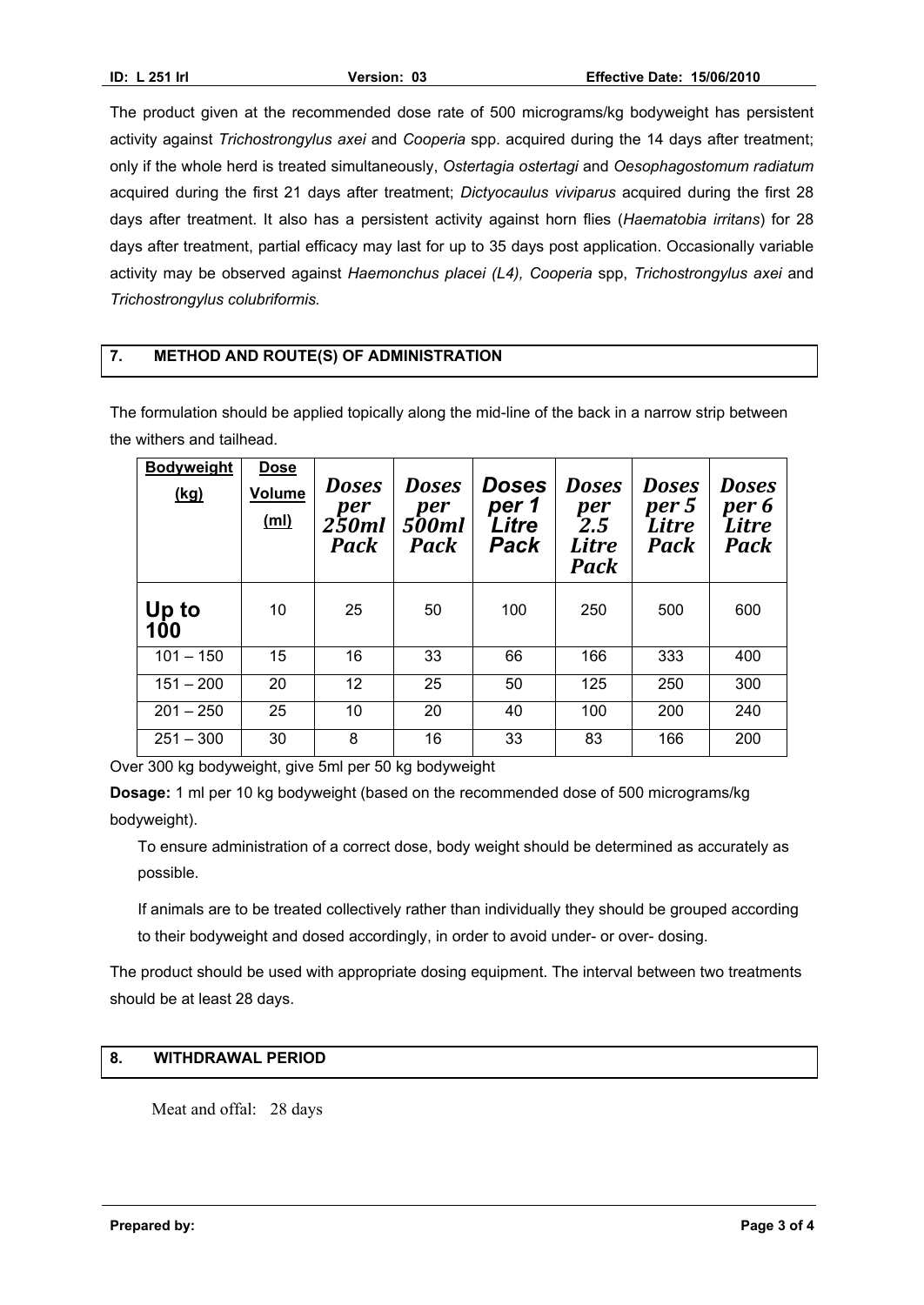Milk: Not permitted for use in lactating cattle producing milk for human

consumption. Do not use in non-lactating dairy cows including pregnant dairy

## **9. SPECIAL WARNING(S), IF NECESSARY**

heifers within 60 days prior to calving.

Care should be taken to avoid the following practices because they increase the risk of development of resistance and could ultimately result in ineffective therapy:

- Too frequent and repeated use of anthelmintics from the same class, over an extended period of time.
- Underdosing, which may be due to underestimation of body weight, misadministration of the product, or lack of calibration of the dosing device.

Suspected clinical cases of resistance to anthelmintics should be further investigated using appropriate tests (e.g. Faecal Egg Count Reduction Test). Where the results of the test(s) strongly suggest resistance to a particular anthelmintic, an anthelmintic belonging to another pharmacological class and having a different mode of action should be used.

Resistance to ivermectin has been reported in Ostertagia ostertagi in cattle. Therefore, the use of this product should be based on local (region, farm) epidemiological information about susceptibility of this helminth species and recommendations on how to limit further selection for resistance to anthelmintics.

Ivermectins may not be well tolerated in all non-target species. Cases of intolerance with fatal outcome are reported in dogs, especially Collies, Old English Sheepdogs and related breeds or crosses, and also in turtles/tortoises.

Occasionally slight irritation at the application site may occur. However, usually these irritations rapidly disappear without treatment.

No sign of toxicity appeared up to 1.5 mg/kg (3 times the recommended dose rate). No antidote has been identified. The signs of overdose can be trembling, convulsions and coma. In case of overdose symptomatic treatment should be given

To avoid secondary reactions due to death of *Hypoderma* larvae in the oesophagus or in the spine, it is recommended to administer the product at the end of the period of warble fly activity and before the larvae reach their resting site.

Do not treat cattle when hair or hide is wet. Do not treat cattle if rain is expected, as rain within two hours of treatment may reduce efficacy. However, the efficacy of the product against established infections of *O. ostertagi* or *D. viviparus* is not adversely affected if the hide is wet or if rain falls shortly after treatment. Do not apply to areas of skin that may have mange scabs or other lesions or to areas contaminated with mud or manure.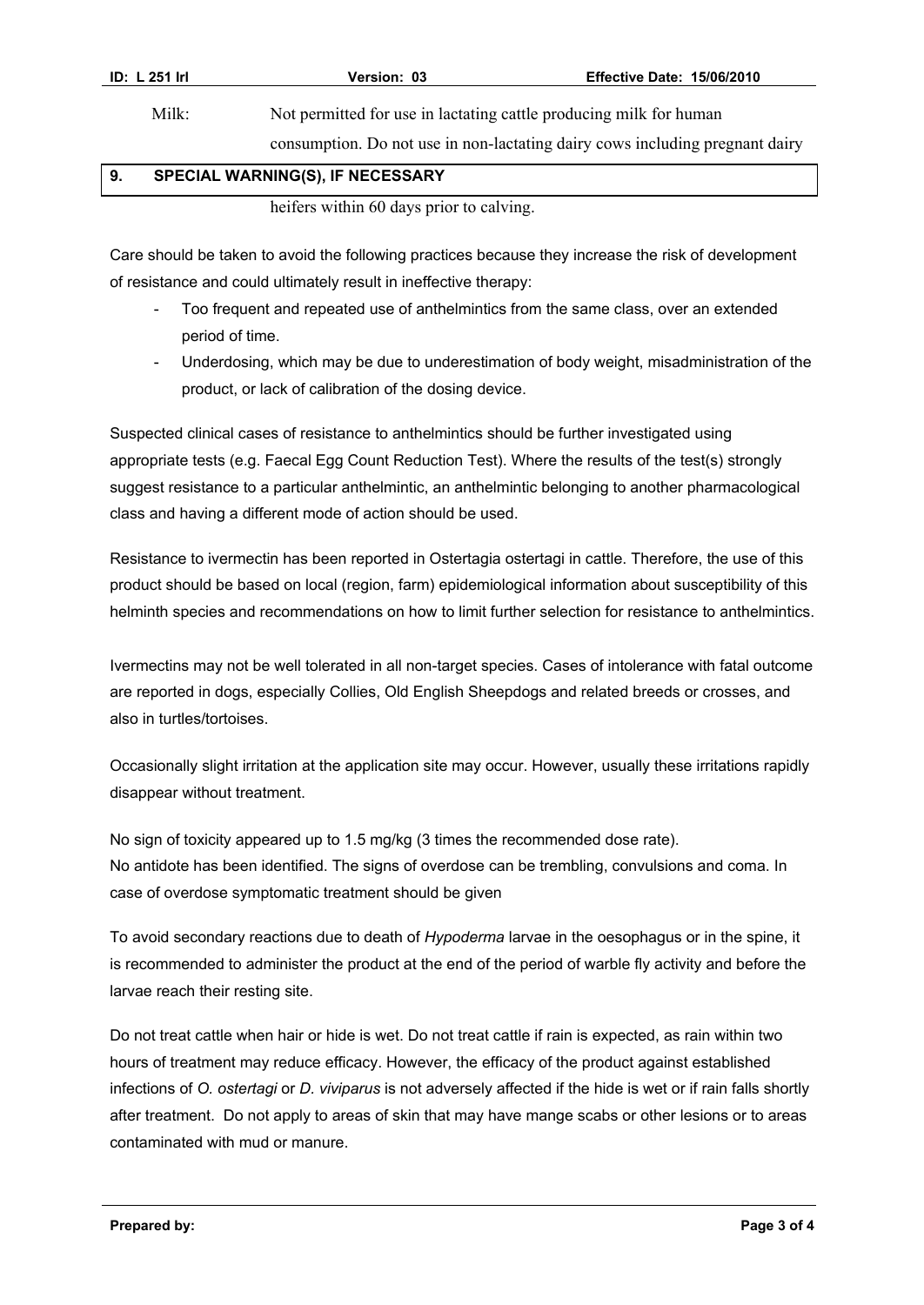The influence of extreme climatic conditions on persistent activity of the product is unknown. As Ivermectin is extremely dangerous to fish and aquatic life, treated animals should not have direct access to surface water and ditches during treatment.

The product may be irritating to human skin and eyes and the user should be careful not to apply it to himself or other persons. Operators should wear rubber gloves and boots with a waterproof coat when applying the product. Protective clothing should be washed after use.

As absorption through skin can occur, in the event of accidental skin contact the affected area should be washed immediately with soap and water. If accidental eye exposure occurs, flush the eyes immediately with water and seek medical attention.

Use only in well-ventilated areas or outdoors.

Do not eat, drink or smoke whilst handling the product.

Wash hands after use.

#### **Contra-indications:**

Do not use in cases of known hypersensitivity to the active ingredient.

The product has been formulated for topical application specifically for cattle. It should not be administered to other species as severe adverse reactions, including fatalities in dogs, may occur.

## **10. EXPIRY DATE**

EXP

## **11. SPECIAL STORAGE CONDITIONS**

Close container when not in use. Store upright in the original box when not in use. Precautions: **HIGHLY FLAMMABLE – keep away from heat, sparks, open flame or other sources of ignition. Protect from light.**

# **12. SPECIAL PRECAUTIONS FOR THE DISPOSAL OF UNUSED PRODUCTS OR WASTE MATERIALS, IF ANY**

# **EXTREMELY DANGEROUS FOR FISH AND AQUATIC ORGANISMS. Do not contaminate ponds, waterways or ditches with the product or empty containers.**

Dispose of any unused product and empty containers in accordance with guidance from your local waste regulation authority.

# **13. THE WORDS "FOR ANIMAL TREATMENT ONLY" AND CONDITIONS OR RESTRICTIONS REGARDING SUPPLY AND USE, if applicable**